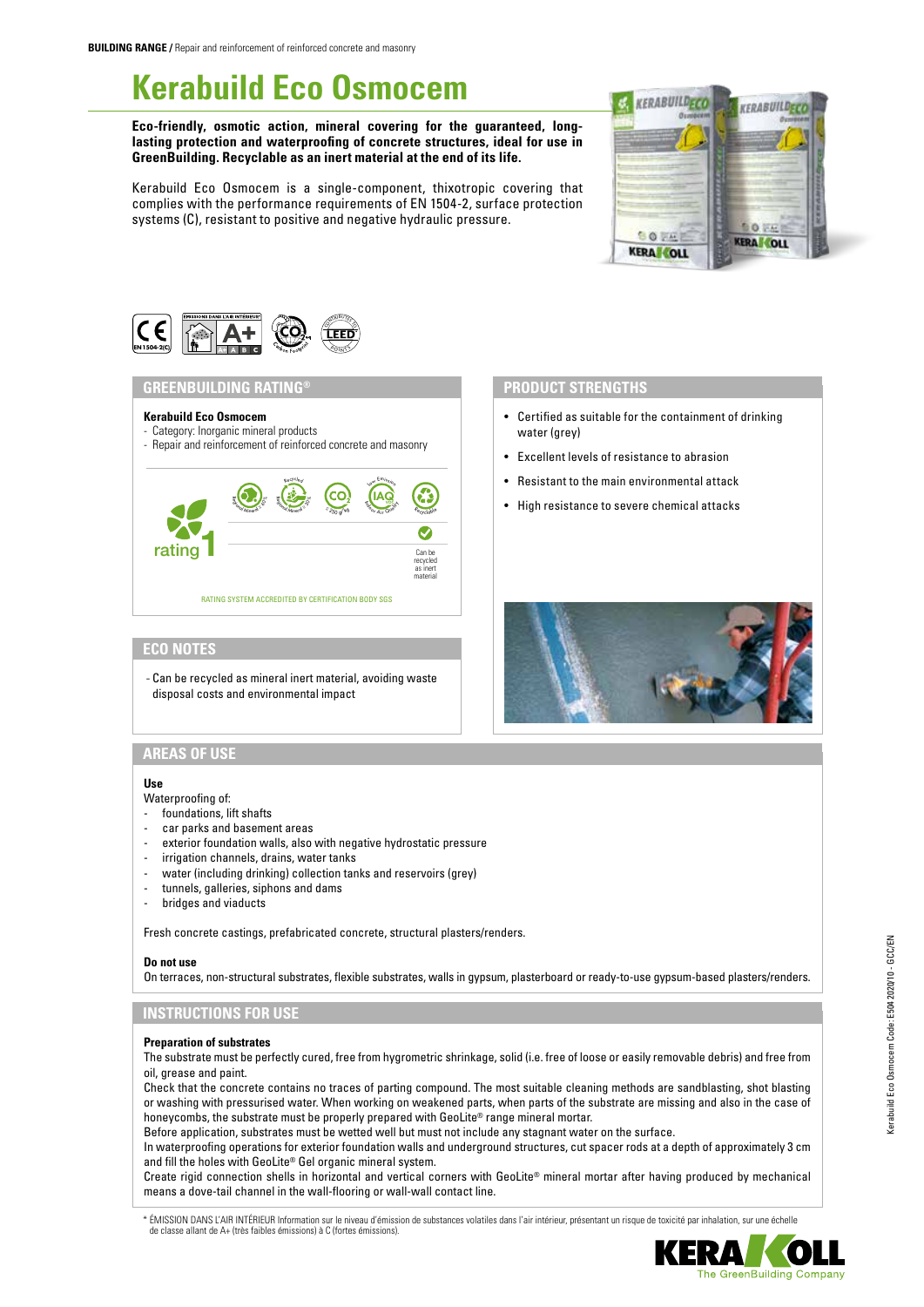# **INSTRUCTIONS FOR USE**

#### **Preparation**

Kerabuild Eco Osmocem is prepared by mixing 25 kg of powder with the amount of water indicated on the bag. Mix with a low-rev, stirring device for approximately 2 minutes until a mixture with a fluid and smooth consistency is obtained. Pour almost all of the water required into a clean container and gradually add the powder during the mixing operation until the desired consistency is obtained. Leave the mixture to rest for approximately 5 minutes to allow for complete hydration of the micro-components and mix again for approximately 20 seconds before use.

**Expansion joints:** when waterproofing monolithic structures in the presence of expansion joints, it is necessary to connect the opposite surfaces with a suitable technical joint anchored to the substrate and bonded on the overlaying sections before laying Kerabuild Eco Osmocem. If the joint is subject to positive pressure, the underlying seat which is free from movement must be grouted with an ecofriendly polyurethane sealant. If the joint operates with counterthrust, the negative pressure exercised on the central, elastic part of the joint will be counteracted by means of a sheet-metal profile anchored to the concrete with anchoring pins applied to deep slots to allow for the effect of expansion.

#### **Application**

Kerabuild Eco Osmocem must be applied with a rigid brush in fibre or with a spreader, depending on the type of work required (simple waterproofing or simultaneous finishing of the substrate), or with a spray. Make adjustments to the mixing water in order to obtain a consistency suitable for the required application. Apply the first coat on a substrate moistened to saturation point but without the presence of stagnant water. Once the product has hardened, apply a second coat (normally 4 – 6 hours, depending on climatic conditions and the degree of absorbency of the substrate. In any case, do not apply the second coat after a period of 24 hours). Apply the second coat in a criss-cross direction as compared with the first coat. The layers of Kerabuild Eco Osmocem must be applied with great care to ensure complete coverage of surfaces and proper connection of the walls and horizontal surfaces by means of connection shells.

#### **Cleaning**

Residual traces of Kerabuild Eco Osmocem can be removed from tools using water before the product hardens.

#### **SPECIAL NOTES**

**Application of plaster/render on walls waterproofed with Kerabuild Eco Osmocem:** to facilitate adequate bonding of the plaster/render with the waterproofing layer, once the product has hardened and in any case within a period of 24 hours following application of the last coat, apply a wide rough coat with GeoLite®.

**Reservoirs for the containment of drinking water:** once the grey Kerabuild Eco Osmocem covering has cured, wash it repeatedly using warm water before laying the tank in order to lower the pH of the cement-based covering.

### **ABSTRACT**

*Waterproofing, in the presence of water under positive or negative thrust, of structures in concrete, reinforced concrete, surfaces in structural/cement-based plaster/render integral with the substrate, carried out with an eco-friendly, osmotic action, mineral covering for the guaranteed, long-lasting protection and waterproofing of concrete structures, such as Kerabuild Eco Osmocem by Kerakoll Spa, bearing the CE mark, with GreenBuilding Rating® 1, suitable for the containment of drinking water (grey) and compliant with the performance requirements of standard EN 1504-2.*

| Appearance                             | white or grey powder                                             |                  |
|----------------------------------------|------------------------------------------------------------------|------------------|
| Apparent volumetric mass               | $\approx$ 1.28 kg/dm <sup>3</sup>                                | UEAtc            |
| Mineralogical nature of inert material | silicate - crystalline carbonate                                 |                  |
| Grading                                | $0 - 400 \mu m$                                                  | <b>UNI 10111</b> |
| Shelf life                             | $\approx$ 12 months in the original packaging in dry environment |                  |
| Pack                                   | 25 kg bags                                                       |                  |
| Mixing water                           | $\approx$ 5 – 6 $\ell$ / 1 bag 25 kg                             |                  |
| Mixture spread                         | $\approx 85\%$                                                   | <b>UNI 7044</b>  |
| Specific weight of the mixture         | $\approx$ 1.73 kg/dm <sup>3</sup>                                | UNI 7121         |
| pH of the mixture                      | >12                                                              |                  |
| Pot life                               | $\geq 1$ hr                                                      |                  |
| Temperature range for application      | from $+5 °C$ to $+35 °C$                                         |                  |
| Minimum thickness                      | $\geq 2$ mm                                                      |                  |
| Maximum thickness obtainable           | $\leq 6$ mm                                                      |                  |
| Maximum thickness obtainable by coat   | $\approx$ 3 mm                                                   |                  |
| Waiting time:                          |                                                                  |                  |
| - before filling                       | $\approx$ 14 days                                                |                  |
| - for application of a rough coat      | max 24 hrs                                                       |                  |
| Coverage                               | $\approx$ 1.5 kg/m <sup>2</sup> per mm of thickness              |                  |

## **TECHNICAL DATA COMPLIANT WITH KERAKOLL QUALITY STANDARD**